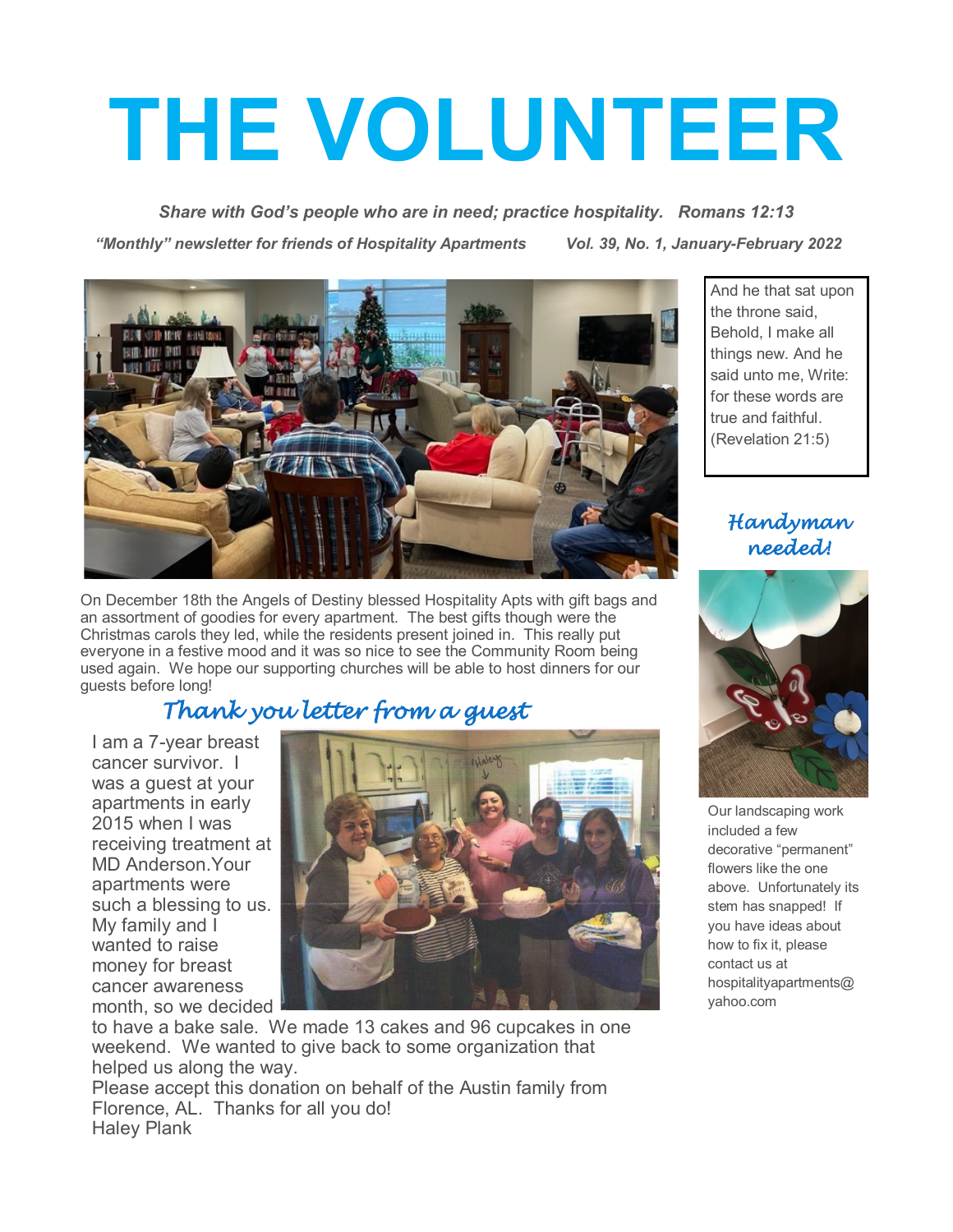## *Our Guests*

In December and January we hosted 72 guests in our apartments.

They were patients at M.D. Anderson Cancer Center (63), Memorial Hermann (1), and Methodist (8) hospitals.

They came from Texas (Alamo, Alton (2), Amarillo, Boerne, Briarcliff, Brownsville, Bryan, Caldwell, Cedar Park, Corpus Christi (3), Donna, El Paso (3), Galveston, Haltom, Harlingen, Horizon City, Kerrville, Leander, Lufkin, Madisonville, McAllen (2), Mission (4), Plano, Refugio, Rockport, San Angelo, and San Antonio), Alabama (Grand Bay and Mobile), Arkansas (Hot Springs Village (2) and Searcy (2)), Arizona (Kingman), Florida (Destin), Georgia (Johns Creek and Valdosta), Illinois (Round Lake), Indiana (Fishers), Louisiana (Anacoco, Delhi, Metairie, Montgomery, New Orleans, Olla, and Opelousas), Maryland (Upper Marlboro), Mississippi (Brandon, Ocean Springs, and Starkville), New Mexico (Las Cruces), Nevada (Las Vegas), Oklahoma (Cushing, Edmond, Lawton, and Oklahoma City (2)), South Dakota (Sioux Falls), Tennessee (Memphis and Nashville), and Vietnam.

**Our deepest sympathies to the families of Janet Frame, a former office volunteer, and Douglas Hunter, a guest who died in January.** 

## *December-January Donations*

## **In memory of**

Franklin and Edythe Baker Dillon Beebe Charles Burgess Jason Paul Carter Don Childress Jerry Davis John Defibaugh Eugene Floyd Sr. Edwin Hightower Joe Hightower Marion Jones Tom Ledbetter W.T. and Louise Moran Robert Rios Jerry Ritcheson Mary Jane Royal Howard and Elizabeth Stevens

Doreen (Dori) Struble Troy Thomas James Whitehead Joe Worley

## **In honor of**

Shirley Garner Jeff Ramsey Kit Monroe Bob Paddock Joyce Pavelka Margaret Preston Sherry Ritcheson Lynn and Alex Rosas Susan Sponenberg Patricia Twomey Raymond Wootton

## *Contact Us*

**Hospitality Apartments 7300 Bertner Avenue Houston, TX 77030**

**713-790-9120**

**hospitalityapartments @yahoo.com**

**hospitalityapartments.org**

**Business mail: PO Box 25213 Houston, TX 77265-5213**

**Hospitality Apartments is a housing ministry for out of town medical center patients and their families.**

**Ann Hightower, editor Lynn Stevens, proofreader**

# *January-February Volunteer Birthdays*

| Jeanne Whitehead      | 11/12 |
|-----------------------|-------|
|                       |       |
| <b>Ann Gearhart</b>   | 11/19 |
| <b>Marcie Evans</b>   | 11/20 |
| <b>Ann Mitchell</b>   | 11/23 |
| <b>Barbara Rice</b>   | 11/29 |
| <b>Vicki Copeland</b> | 2/3   |
| <b>Helen Wolf</b>     | 2/12  |
| Donna Hahus           | 2/20  |

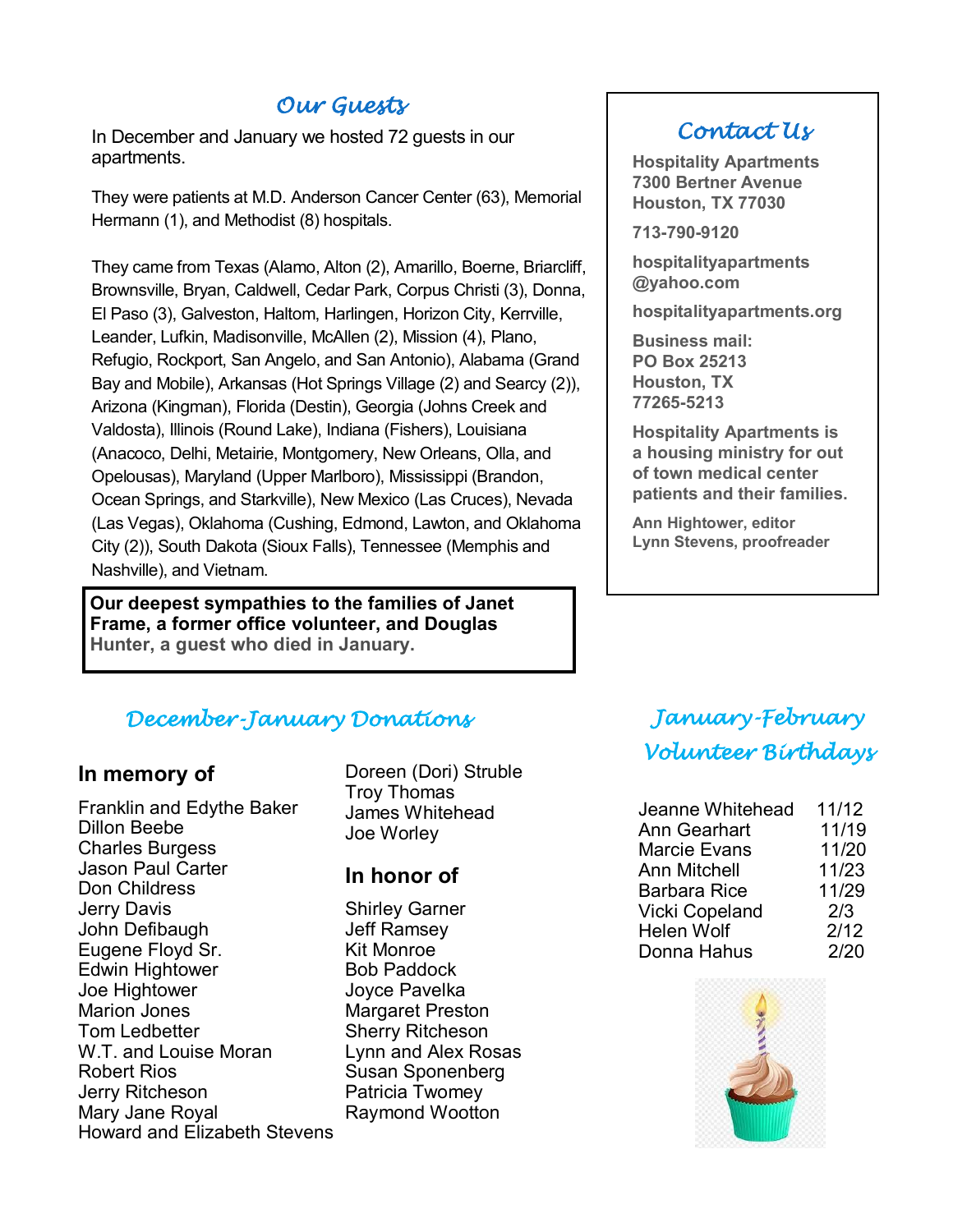The following donors made cash donations to Hospitality Apartments during 2021. Many others made in-kind donations. Thanks to all donors and volunteers who help make this ministry possible.

#### *Churches*

Bering Drive Church of Christ Bethany Christian Church Christ the King Lutheran Church Covenant Church Grace Presbyterian Church Second Baptist Church & Cross Training Bible Study St. Andrew's Presbyterian Church St. Mark's Episcopal Church & Women of St. Mark's St. Martin's Episcopal Church Tallowood Baptist Church

#### *Companies & Groups*

AmazonSmile Benevity Community Impact Fund CWA Retirement Club Local 6222 Durst Image Technology US Fred's Famous Peanuts **Frontstream** Marathon Oil Network for Good Nichols Farms (Irma & Pat Nichols) Reynolds & Reynolds Riverside Energy

#### *Foundations*

Austin Community Foundation Eula Mae & John Baugh **Foundation** Fidelity Charitable Gift Fund, Stuart & Pat Ford Family Fund Judy & Harry Bristol Fidelity Charitable Gift Fund, Beth Stevens Fund Fidelity Charitable Gift Fund, Jon & Lynn Stevens Fund

Fidelity Charitable Gift Fund, Wolf Family Gift Fund Greater Houston Community Foundation, Carol Ann & Bob Paddock Fund Greater Houston Community Foundation, T.V. Rushing Family Fund The Hammill Foundation Heart Exchange Support Group, Inc. Koonce Family Foundation W.T. & Louise J. Moran Foundation Schwab Charitable Fund, Galloway Foundation Shell Oil Co. Foundation Matching Gifts Wayland's Way Windham Foundation

#### *Individuals*

Lynn Adame Anonymous Camille Arrington Norma Ashmore Jim Averill Rebecca & Thomas Bailey Brenda Balch Tommye Barker Ruth Bedsole Sally & Mike Bercu Cathleen Bethay Paulette Booker Faye Bowman Michelle Brekken Patricia Burgess Johnnie Busick Aleta Carter Pat & Pat Carter

Anita Case Yi Fong Greenwood Chafins Dorothy Chesser Dixie Childress Phyllis Childress Gwyn & Robert Claiborne Candi Clement Mary Clifford Betty Cole Stephen Cook David Crawford Valorie & Mark Crumley Jeffery Cunningham Shelton Cunningham Judy Davis Pamela & Roger Davis Selida Dawkins Mary Ann Defibaugh Sandy & Travis Donoho Brett Dooies Jerry Ellis Brenda Rios Englemann Barbara & Dwain Evans Marcie Evans Raedene Fee Samira Fitts Peggy Flint Ramon Flores Carol Floyd Sandra & Steve Floyd Celina Foote Kay & Harris Forbes Carol & George Ford Rocky Forshey Marcella Franzetti Linda Freeman Shirley Garner Ann Gearhart Joyce Gomez Glenn Griffin Dana & Max Grigsby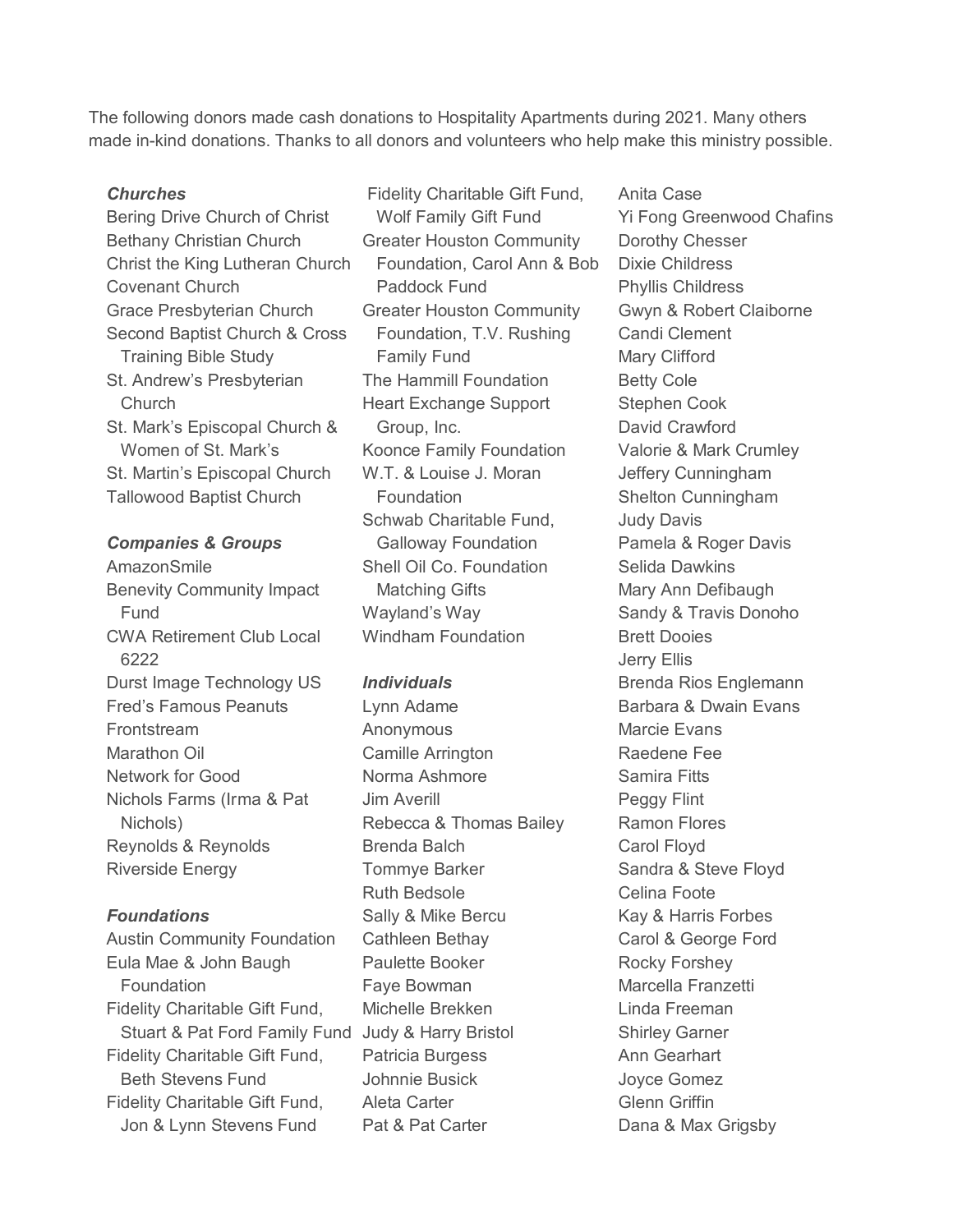Deanna Gunter James Gurley Cynthia & Michael Gussoni Donna Hahus Peggy Hairston Tanya Hanway Jan Henry Sue & Donald Heupel Pat & Derrill Heurtin Ann Hightower Shirley Hightower Julie Hill Cheryl & Jim Houston Vangie & Bats Huerta John Hunter John Hunter & Susan Miertschin Becky & Bryon Johnson Jan Johnson Jack Lappe Carol & Raoul Larrinaga Janet Lewis David Light Karen & Mark Lilly Mary Jo Loyd Stacey Malcolmson Amanda Martin Melody & Mike Massey Cecilia Melancon Susan & Bill Merriman John Miertschin Charlotte Miller Connie & Darrell Morgan Mamie Moy

Robert Nelson Cecilia Nowicki Emma & Rafael Ochoa Leslie Ohr Carol Ann & Bob Paddock Joan Palermo Joyce Pavelka (Caroline Da Silva) Lori Pearson Mr. and Mrs. Will Penland Rosa & Michael Phillips Dee & Bryan Pipes Haley & Sam Plank Bernadette Polansky Margaret Polansky Roianna Cox Powell Margaret Preston Christiana Prichard Jessica Qian Stephanie Quinn Irma & Rodrigo Ramos Sandra & Rod Ramsey Gina & John Rebman Kerry & Robert Rhotenberry Barbara and Phil Rice Dixie & Gay Richardson Rebekah & Paul Riddle Joan & Joseph Riegel Sherry Ritcheson Lynn & Alex Rosas Stanley Santos Henry Saur Pat & Alec Schrader

Sallie Schwall Allison Showalter Carol Smith & family Emily & Elton Smith Glenda Smith Susan Sponenberg Lynn & Jon Stevens Missy & Mark Stevens Regina Stinson Delia Stroud Pat & Al Struble William Stubbs Barbara Tang Frances & Paul Terry C.D. Thibaut Patricia & Henry Twomey Brenda Wade Cathy & Bob Weston Jeanne Whitehead Paula & Jeffery Whittington Christina Wilkerson Bethany Wolf James Woodruff Phillip Woodruff Patty Workman Jean & Joe Worley Mr. & Mrs. Jerry Yount

Every effort has been made to ensure that the list is accurate. We apologize if there is an error in your name.